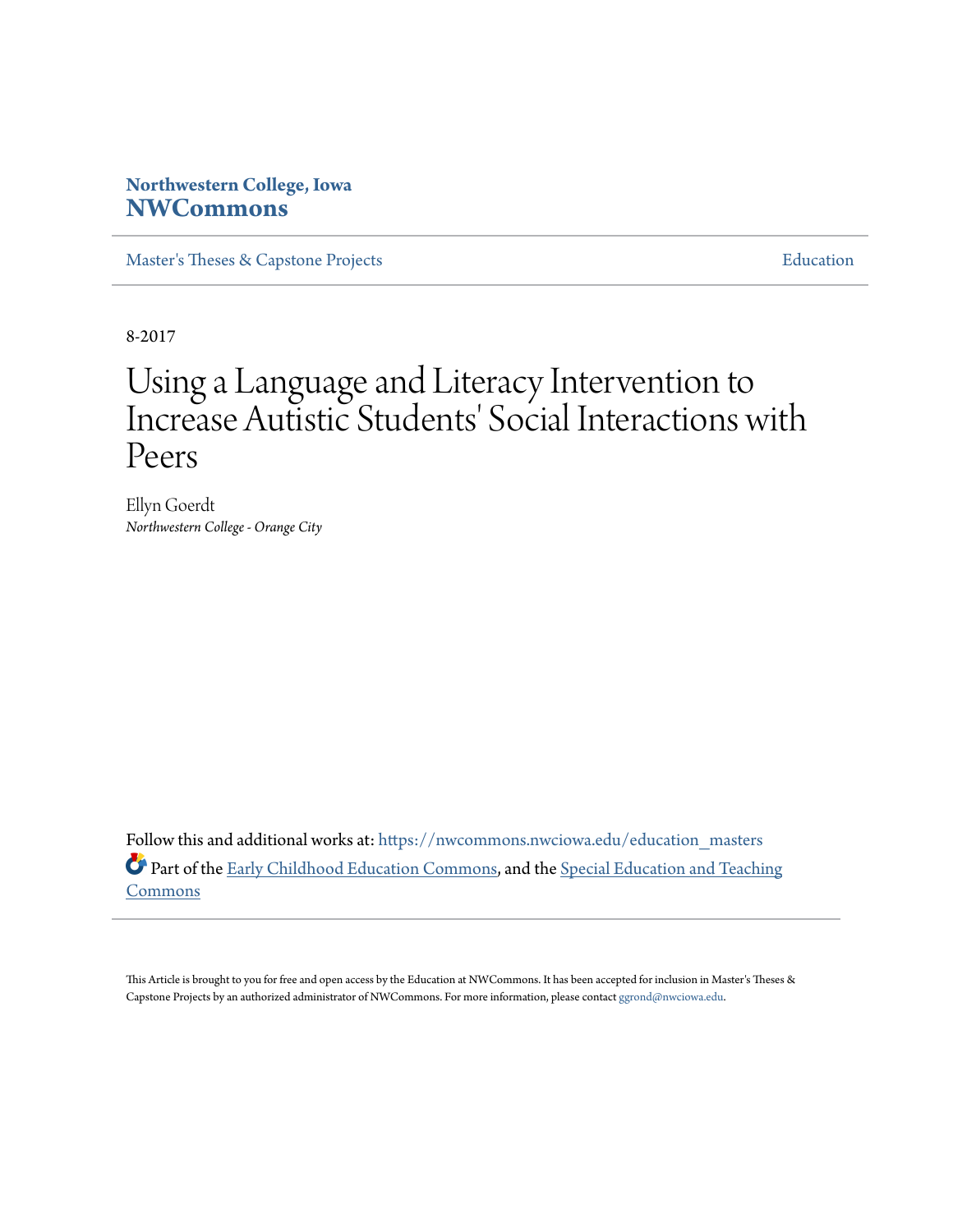Using a Language and Literacy Intervention to Increase Autistic Students Social Interactions with Peers Ellyn Goerdt Northwestern College

## Author Note

Ellyn Goerdt, M.Ed., Northwestern College.

Ellyn Goerdt is now at Dubuque Community Schools

This research was supported in part by Dubuque Community Schools

Correspondence concerning this article should be addressed to Dr. Sarah Waring-Tiedeman, director Master of Education Program, 101  $7<sup>th</sup>$  St. SW Orange City, IA 51041, contact: [sarawaringdiedeman@nwciowa.edu,](mailto:sarawaringdiedeman@nwciowa.edu)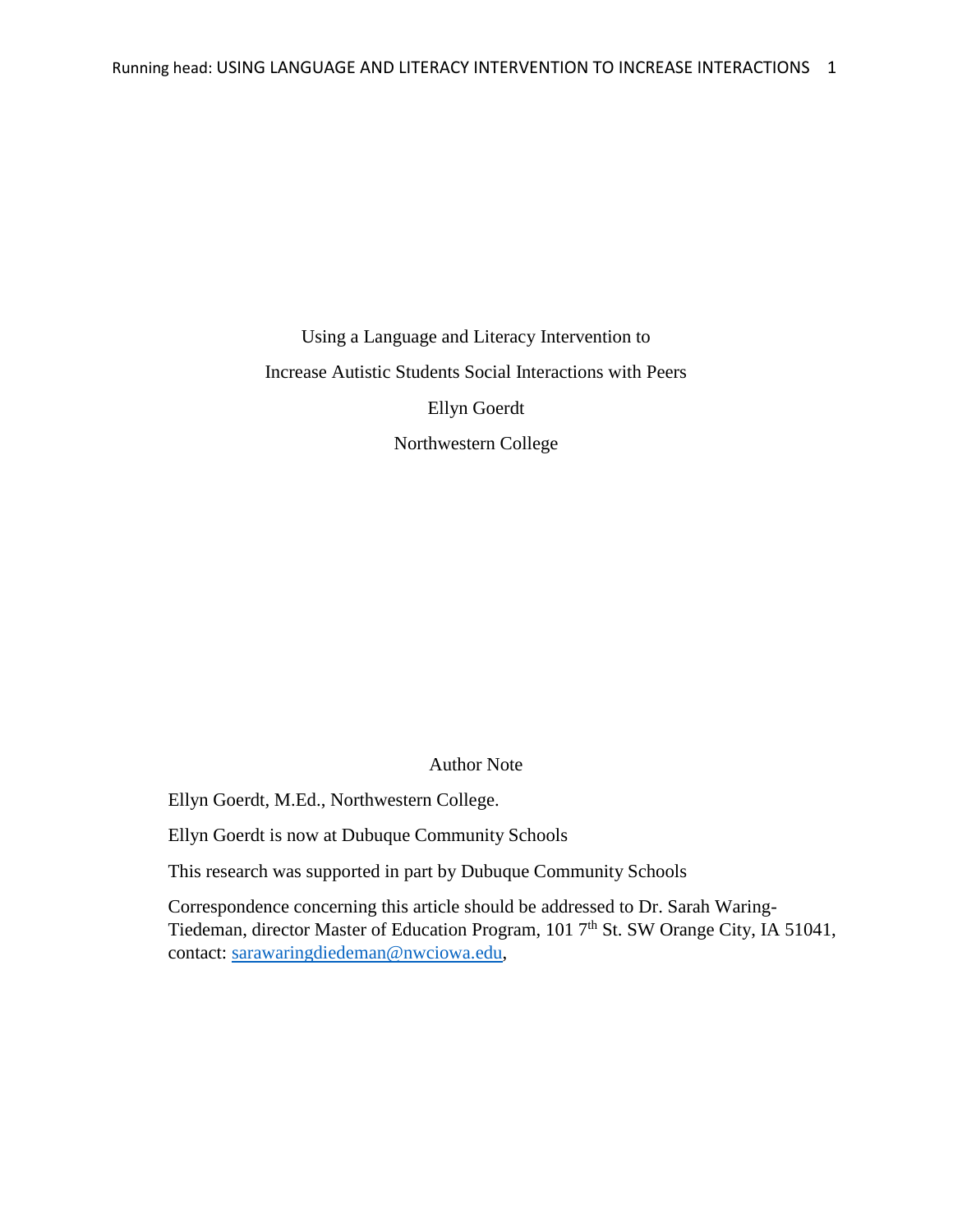#### Abstract

This paper explores the research looking at an intervention done with four preschool students with autism like tendencies. Two of the students are on the autism spectrum and two students show autism like tendencies and deficiencies. All four students struggled in social situations and play with their peers. The intervention provided for all four students was a checklist of skills needed to be successful in a social situation; group games, cooperative play and cleaning up. The article review discusses many supports provided and areas of need for young and adolescent students on the autism spectrum. The results of the intervention showed that three out of the four students did show improved social skills according to the preschool social skills checklist; one student maintained his current social skills.

*Keywords: autism, social skills, intervention*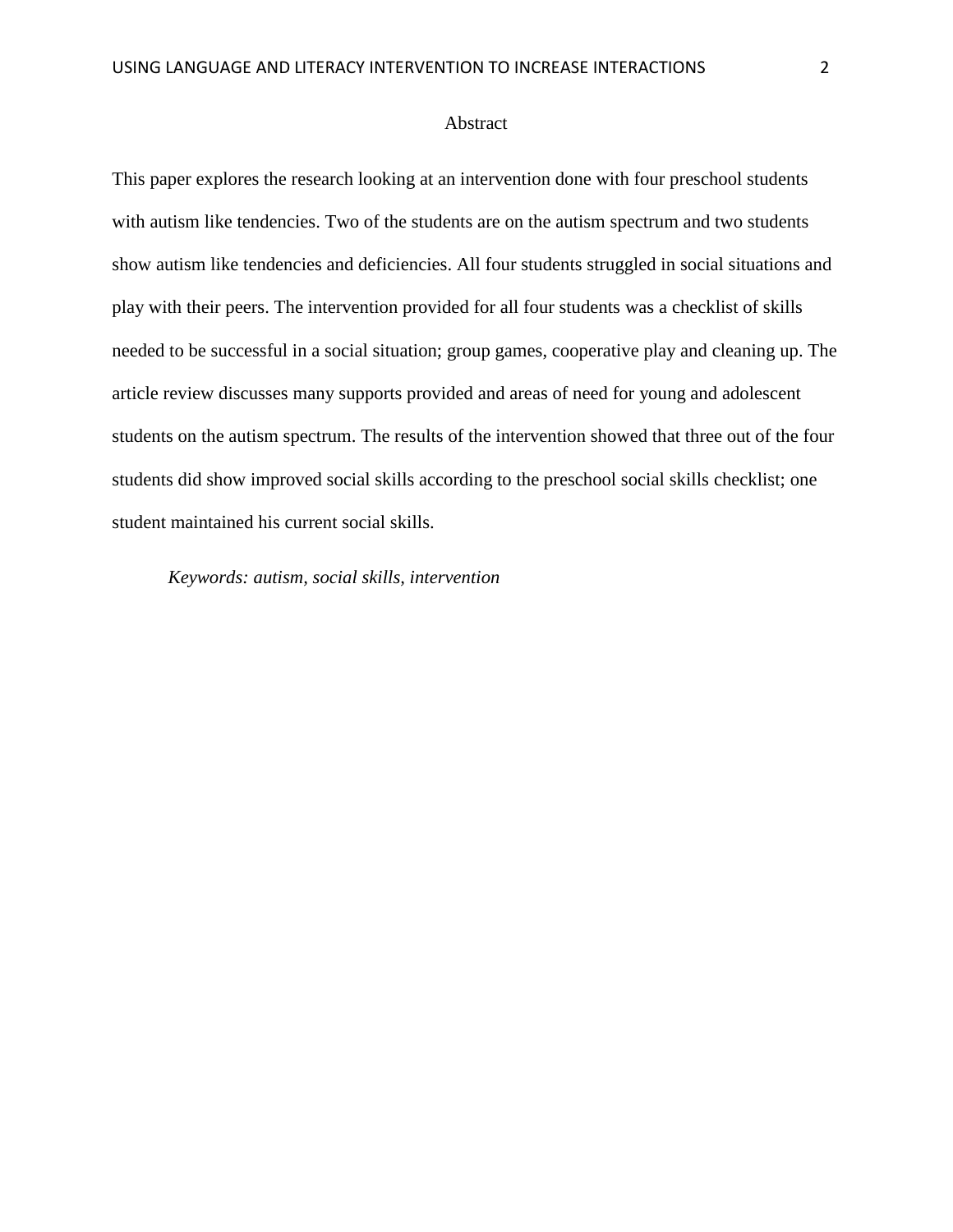Using a Language and Literacy Intervention to Increase Autistic Students Social Interactions with Peers

Social interactions between young children happen multiple times a day. This skill to socialize with peers comes at an early age for many children. Some children on the autism spectrum struggle with play skills, language skills and interacting with their peers. There are many ways to teach the students the skills needed to interact with peers and play with toys appropriately. Interventions can be used to show students how to play with toys, how to interact with peers and how to share when in a play setting.

Through action research, the following study shows the results of interventions in the areas of language and literacy given to students on the autism spectrum to increase their play and social skills with peers. The methods used in the study to collect data were observations and documentation of Individualized Education Plan (IEP) goals in the areas of language and literacy. The students will be observed in a social setting with peers and with adults present. The settings will range from teacher directed to student driven play areas. If data shows and increase in social exchanges interventions like the following could be used with many autistic children to increase their daily social interactions with peers around them.

### **Literature Review**

Students with autism and the typically developing classroom is a newer idea and there is a lot of research currently on the topic. However, there is not a lot of information available for autistic students' socialization in the general education classroom. Inclusive classrooms are becoming more and more popular in schools and teachers are finding more ways to engage students of all abilities including autism. *Inclusion Means Everyone! The Role of the Early Childhood Educator When Including Young Children with Autism in the Classroom,* is one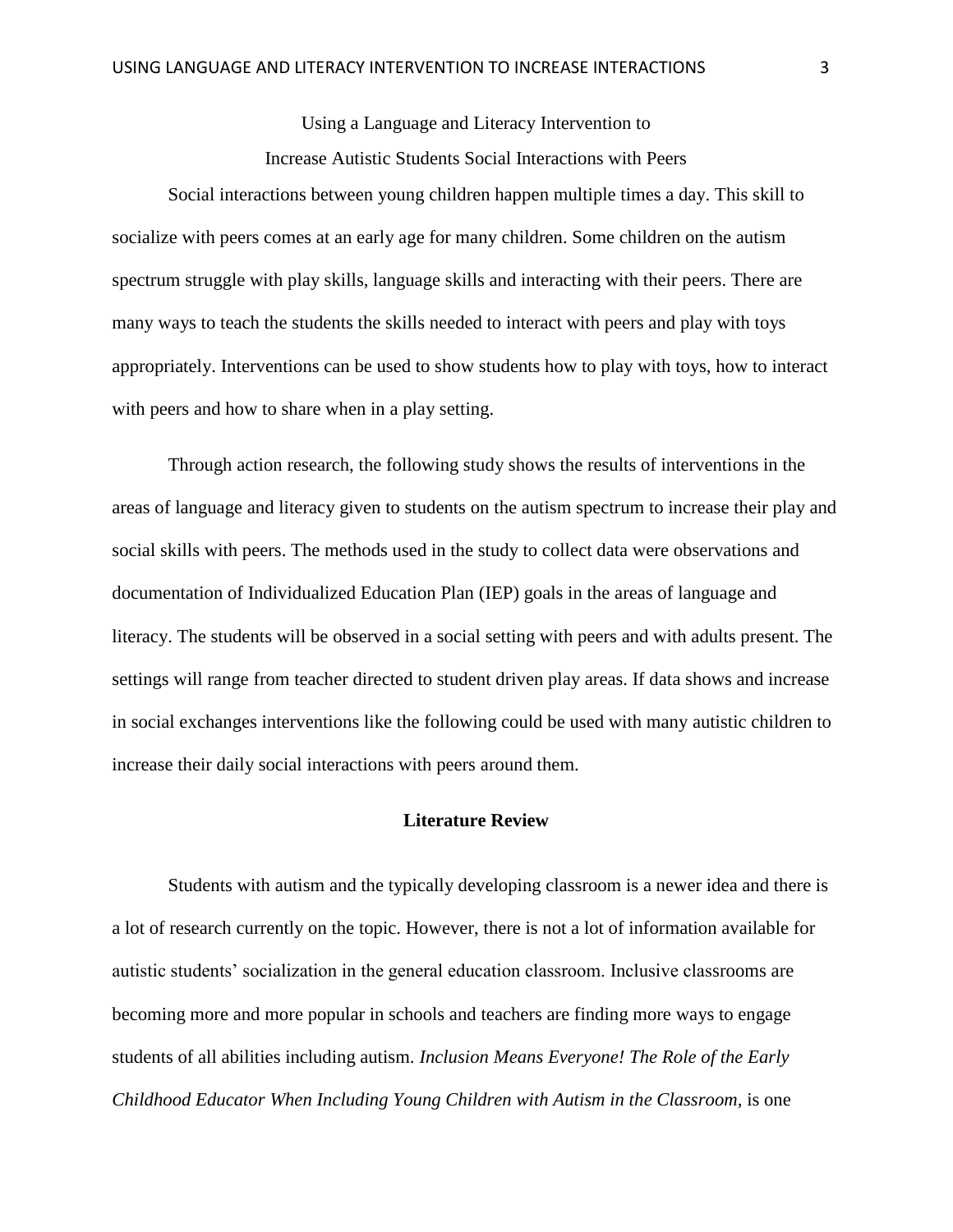article that gives educators information on how to have a successful inclusive classroom (Vakil, Shernavaz, Welton, O'Connor, Kline, 2008).

Students on the autism spectrum learn differently than many students and the resources in the classroom often need to be modified for their learning. Some ways that are addressed in the following paragraphs are social stories; stories written to help students understand what they should be doing in different social situations. Joint play and attention; these skills are often difficult for students that struggle socially and time is taken out of the day for students to have a chance to practice playing with other peers and giving the correct response and attention when a peer is talking.

The following piece of literature looks at the social story intervention of two students on the autism spectrum. They worked on engaging in role play, answering questions and appropriate play in a social situation. They also talked about inappropriate behavior; the amount of inappropriate behaviors did decrease after the intervention. One article, *A Social Stories Intervention Package for Students With Autism In Inclusive Classroom Settings* stated that, "Social stories have been experimentally investigated in home settings, self-contained special education/resource classrooms, and campus outdoor areas but not in general education inclusion settings. Including students with autism in general education classrooms can create meaningful social opportunities with peers without disabilities and is considered a preferred alternative to self-contained educational settings" (Chan & O'Reilly, 2008, p. 1). The information that Chan, Jeffery and Mark (2008) provide in the article is crucial in the developmentally appropriate teaching for students on the autism spectrum. Many students benefit from a social story and it is a quick and easy way for educators to show the appropriate behavior to the student. The student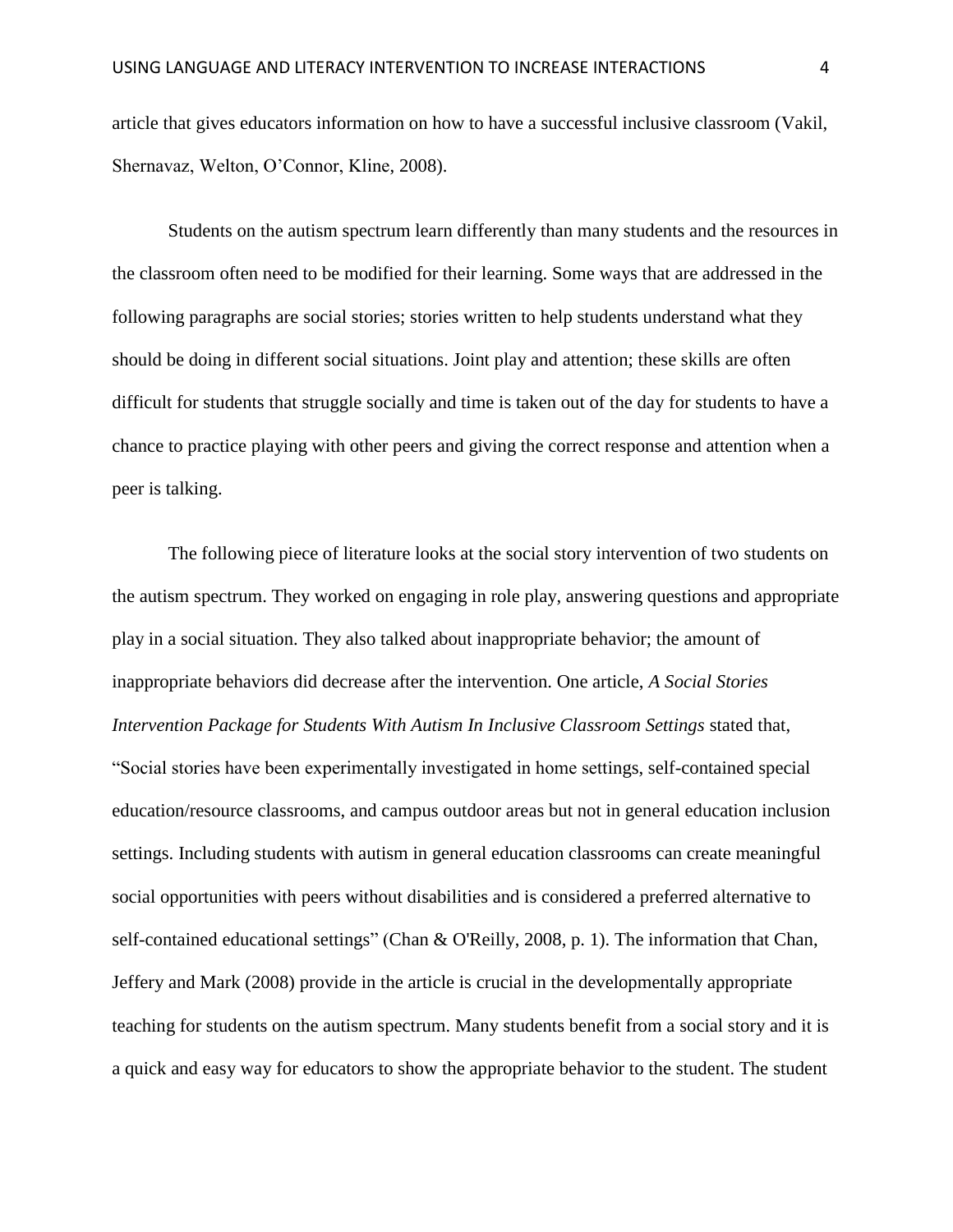can also have access to the social story to look back on when they are feeling uncomfortable in a situation. Including students on the autism spectrum in the general education setting can give the students peer examples on social behaviors. These typically developing peers can provide real life examples on how the students should act in a social setting. Introducing students and giving them the supports needed to succeed in the general education classroom can teach them how to adjust in other social situations as well.

According to Vakil, Shernavaz, Evonn Welton, Barbara O'Connor, and Lynn S. Kline (2008) there are many ways to include all students in the classroom, including students that struggle socially or are on the autism spectrum. There is a higher number of children with autism in the classroom and providing an inclusive classroom is very important. The learning for these students has been on the rise and many teachers are accepting the challenge of working and creating an inclusive classroom. This article gives great insight to a successful and diverse classroom. Vakil, Shernavaz, Evonn Welton, Barbara O'Connor, and Lynn S. Kline's (2008) article provide real information for educators on specific ways to support learners on the spectrum. This information is important because many students on the spectrum are working towards social acceptance and being able to attend class in a general education classroom will help them learn and may help them learn quicker with their peers.

Play skills are a very important skill for young students to have; students on the autism spectrum often struggle in this area and may become a social outcast if the skills are not taught to them. According to Wong and Kasari, "Young (2012) children with autism have significant social-communication delays in symbolic play and joint attention. Specific deficits in these areas distinguish children with autism from typically developing children as well as from children with intellectual disabilities" (Wong, Kasari, 2012, p. 1). The research for this study looked at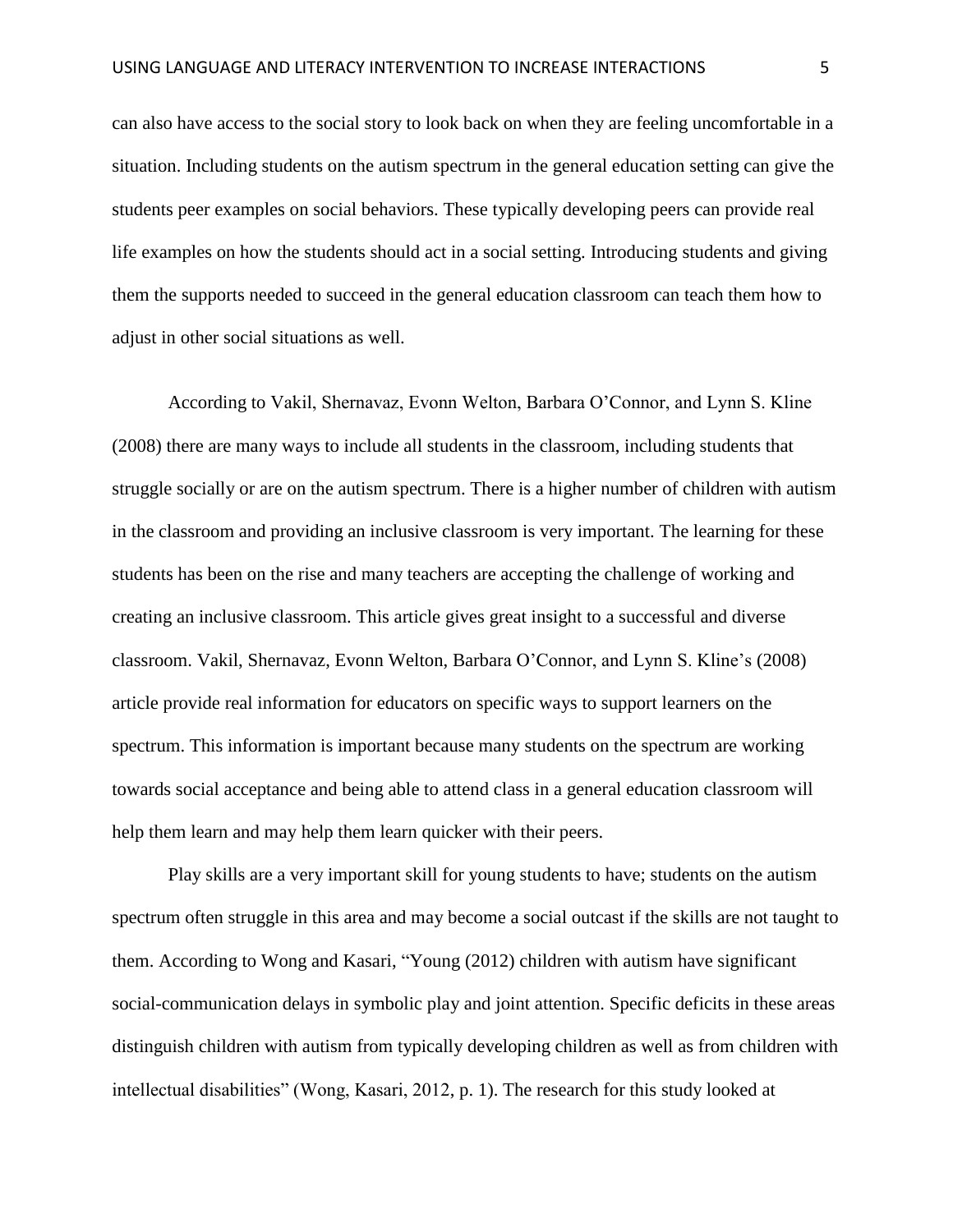preschool students in their own classrooms for two hours on three days. The results from the study do show that the students were not at the same social stage as their peers; they did not engage or play the same amount as the other students in the classroom. This is important information for educators to understand, students on the autism spectrum may be functioning very low socially compared to their peers. This will affect how the students interact during centers, small groups, large groups and circle time. The students may seem disruptive at times and may seem like they do not want to be a part of the group but that is not true, they may not have the skills to enter the group or to attend. These skills are important for the students to learn at a young age so they can join the general education classroom with their peers and it is important for early childhood educators to teach these skills to students on the autism spectrum.

For students that are older in age the social gap can get deeper because of the lack of skills. According to Laugeson, Ellingsen, Sanderson, Tucci, and Bates (2014), there is a great need for social skills for the adolescent age student on the spectrum. There is not a lot of information on adolescent students on the spectrum and the social skills needed, this article gives more information on friendships and school. Seventy-three adolescent middle school students on the autism spectrum, their parents, and their teachers were all part of a study that looked at the change in social functioning skills. The students participated in "the implementation of a schoolbased, teacher-facilitated social skills intervention known as Program for the Education and Enrichment of Relational Skills (PEERS)" (Laugeson et al., 2014). The results of the research show that the students improved significantly with their social skills. Their autism tendencies also decreased after the implementation. The reports from the adolescents show that they had more positive interactions with peers in social situations and the parents reported a decrease in anxiety with their child. This study is important because it shows that there is a gap during the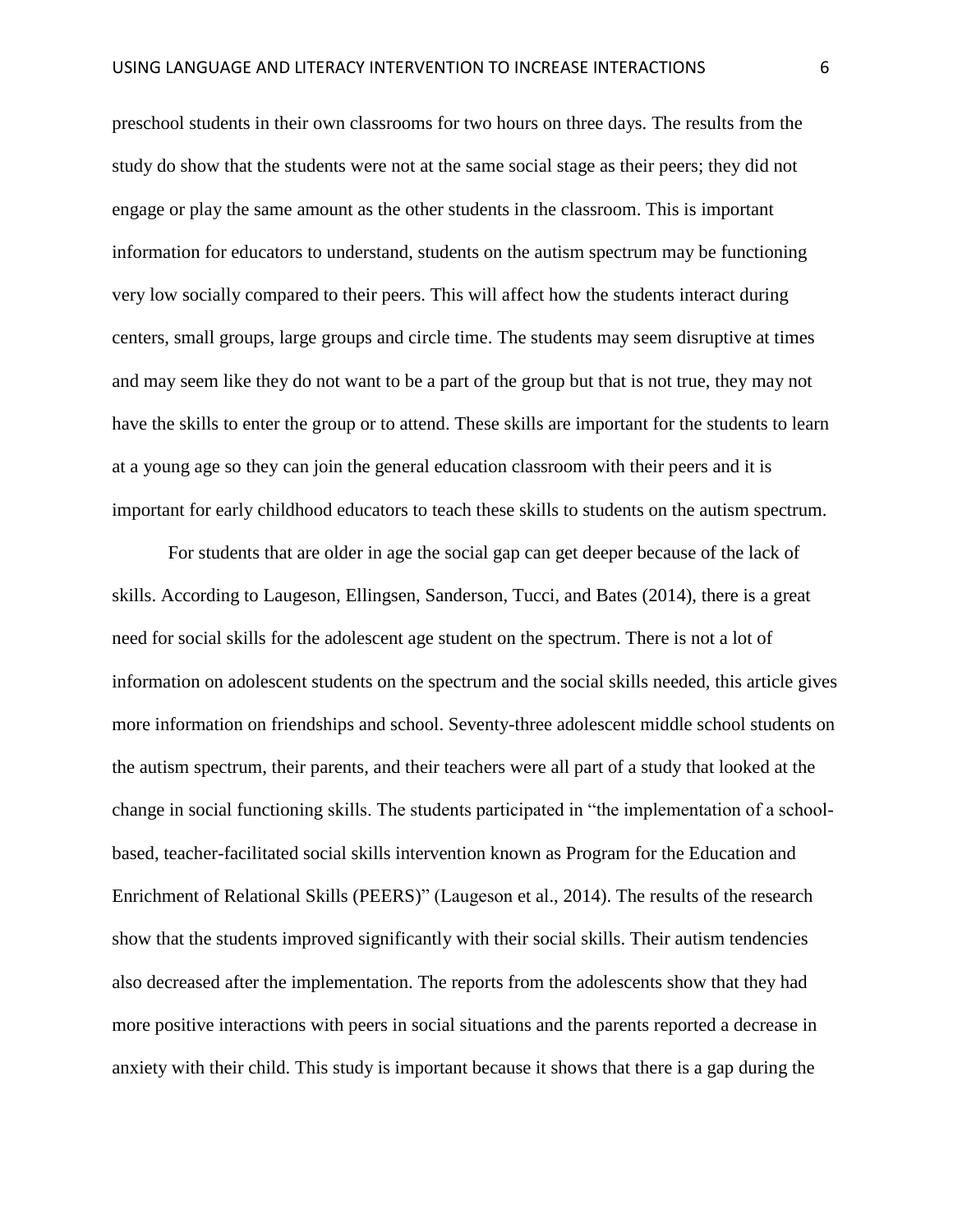adolescent stage and that students on the spectrum are not able to adjust like their peers. The information taken in this study can help educators increase the social opportunities and supports for students on the spectrum. The study also shows that parents, educators and the students can all work together to create an environment that will help students on the spectrum grow socially and be able to make social decisions and act appropriately in different setting with their peers.

There are a number of new resources for teachers and administration to have access to when they are working with students on the spectrum. *Services to Include Young Children with Autism in the General Classroom***,** is about available services for educators. This article provides useful services that are provided for students with autism. This article gives background on the diagnosis and what the tendencies look like for a student on the spectrum. Sperry, Whaley, Shaw, and. Brame provide a useful resource for educators and administration that may have a new student entering the classroom or the school community. It is important for educators to have a background of insight in the autism spectrum to fully understand the way their students will respond in the classroom. Students on the spectrum learn differently that others and they also interact different from their peers. It is important for an educator to understand that so the student can have success in the classroom. There are many different needs that will have to be met with a spectrum student in the classroom and this article provides a background and specific materials or ideas to aid in the everyday success of the student.

The increase in information available to educators and parents is on the rise for students on the autism spectrum. There is more information available today than there ever was before. There is information to increase social skills for students in the classroom and these modifications are showing more success. With the information becoming easily accessible to educators, the students and families are seeing more success in functioning in a typical society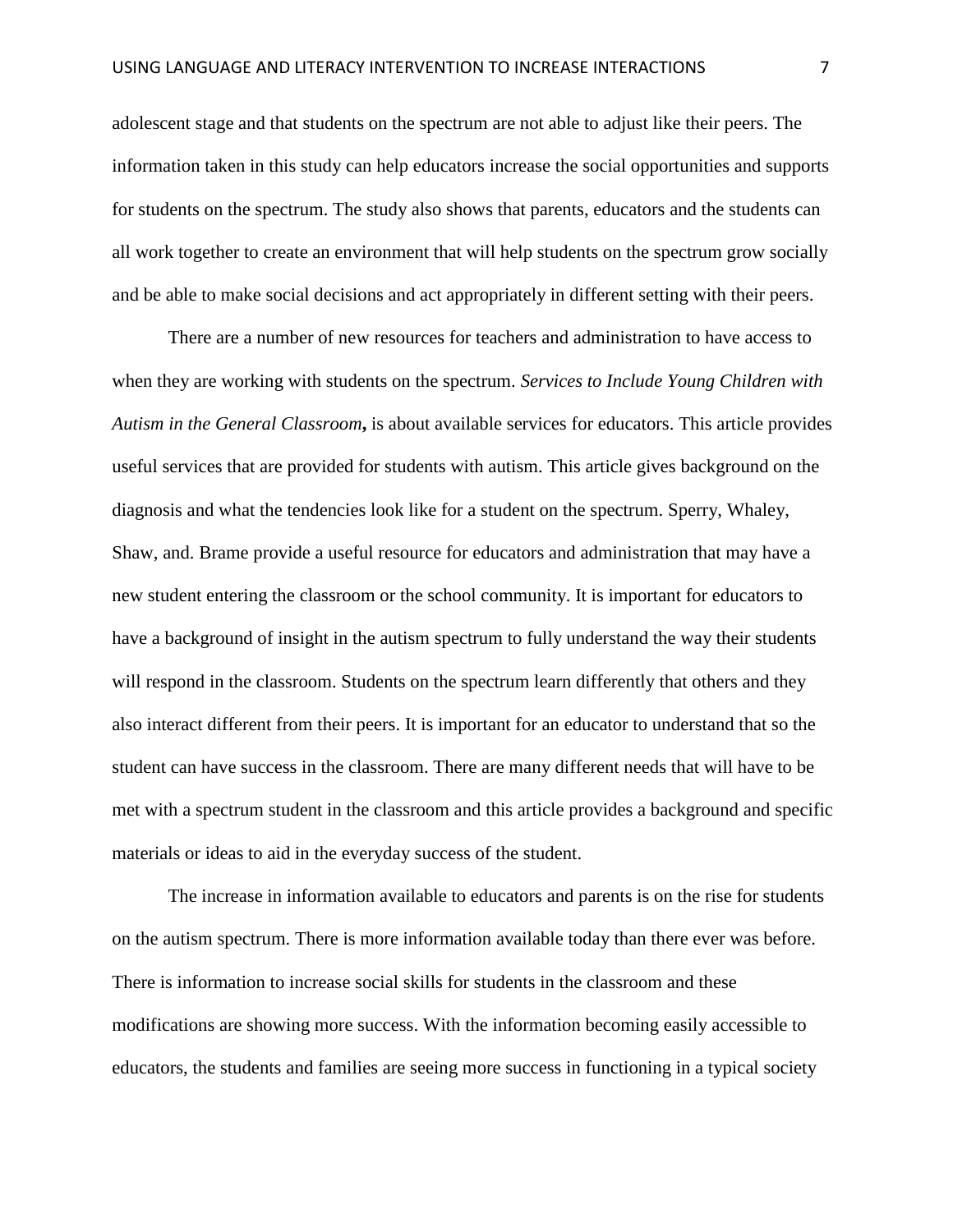setting. Students on the autism spectrum may learn differently and socialize differently than their peers but with some modifications and all areas of their support team working together, they can be very successful in the classroom as well as in the community.

#### **Methods**

#### Participants

In this action research study, there were eight preschool students. In the preschool class there are students ranging from age three to age five. There is one girl student and seven boy students. The students in this class are all entitled for a special education reason. Some students in the class have a diagnosis of autism. The socioeconomics of the classroom ranges from low income to above average socioeconomic status. Four of the students attending the summer school program are from the current teacher's classroom and the other four will be new to the teacher but not the classroom setting. Three of the students are diagnosed with autism and five do not have a diagnosis but some are currently in the process of testing. All eight students are at summer school with an adaptive behavior goal. At the beginning of summer school, all students' current social skills were observed to document social interactions with peers.

#### Data Collection

For this action research, study data was collected at the beginning of summer school to collect a baseline. Data was then taken at the end of each week for a total of three weeks. Data is represented on a checklist with three subcategories; group games, cooperative play and cleaning up. The data was taken with observations of students at a center play time and the IEP goal data of the adaptive behavior. During the six-week summer school data and observations were taken on four students, two with an autism diagnosis and two with low social skills but not a current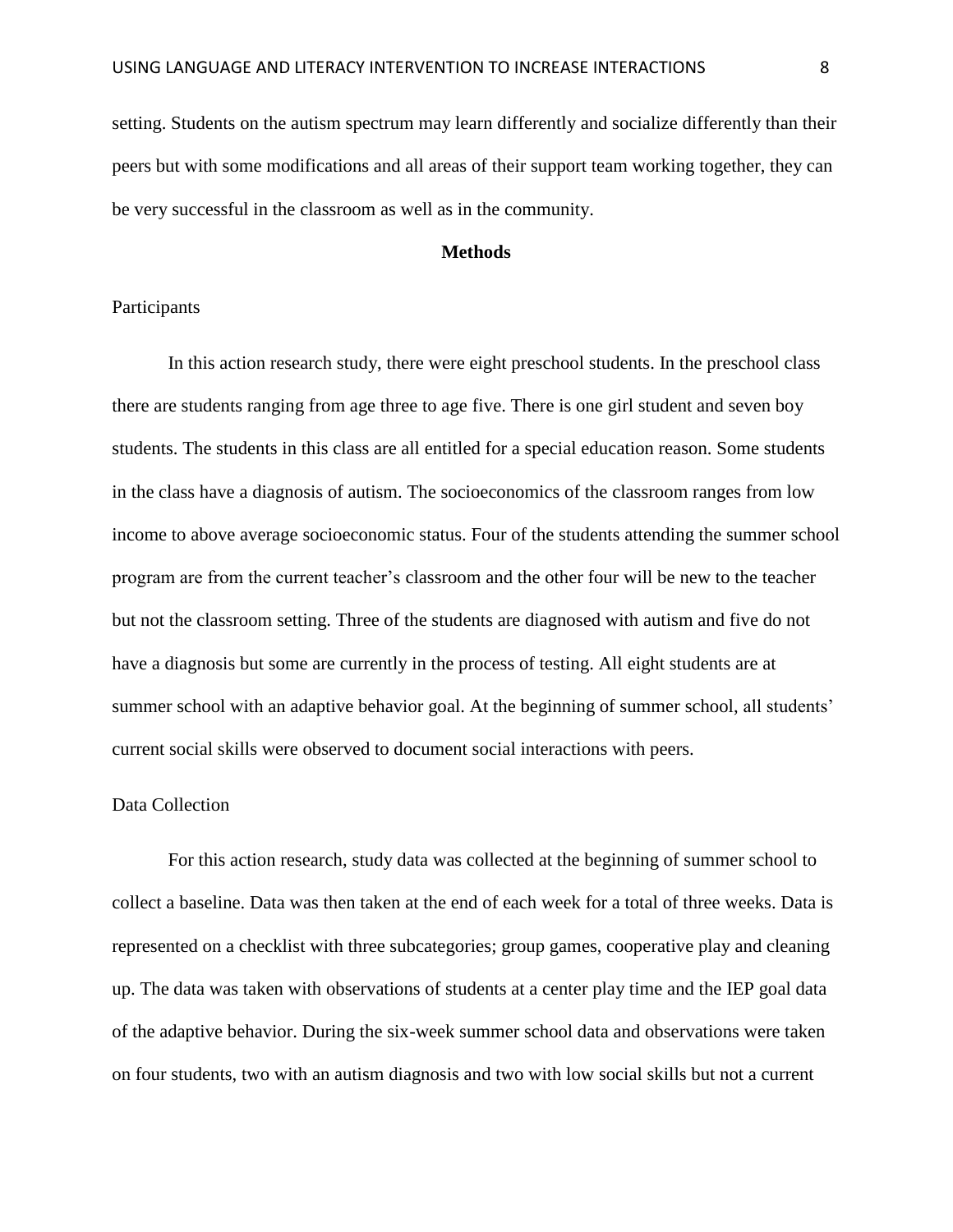diagnosis of autism. The students participated in a social skills intervention as well as a language intervention four days a week. The social skills intervention was with one peer and an adult. The language intervention was one on one with an adult. Students in the social skills intervention were placed with a peer with similar social skills. The social skills intervention and language intervention were each ten minutes a day for four days a week. The students were observed during center play time at the end of week three and week six. The students not on the intervention participated in centers, free play time, recess and other group activities with peers.

The social skills intervention plan was to improve the students' interactions with peers while in a preferred location, playing with preferred toys. The intervention consisted of the adult assisting the student in interacting with one peer such as; asking for a turn, sharing, and playing appropriately with the toy. The language intervention plan was to support students in their play skills and interactions with peers. The intervention was one on one with an adult and built on the current communication skills of the student such as; asking for "my turn," requesting a toy and requesting "all done." The students were allowed to use PECs pictures to request items from the adult and encouraged to make the sounds for the desired item. The adult would prompt the student for the picture or verbal name of the desired item. When the student gave the picture or said the word, they received the desired item.

The checklist used for the intervention consists of three areas, group games, cooperative play and cleaning up. The checklist skills are organized from first skill wanted in the top left to the more difficult skills on the bottom right. Each subcategory has up to four skills. The student's goal is to start at number one and work over to number four. Group games is the first skill, cooperative play is a further skill and cleaning up is the last skill on the checklist. The students worked on all of the social skills during their intervention time but data was taken on the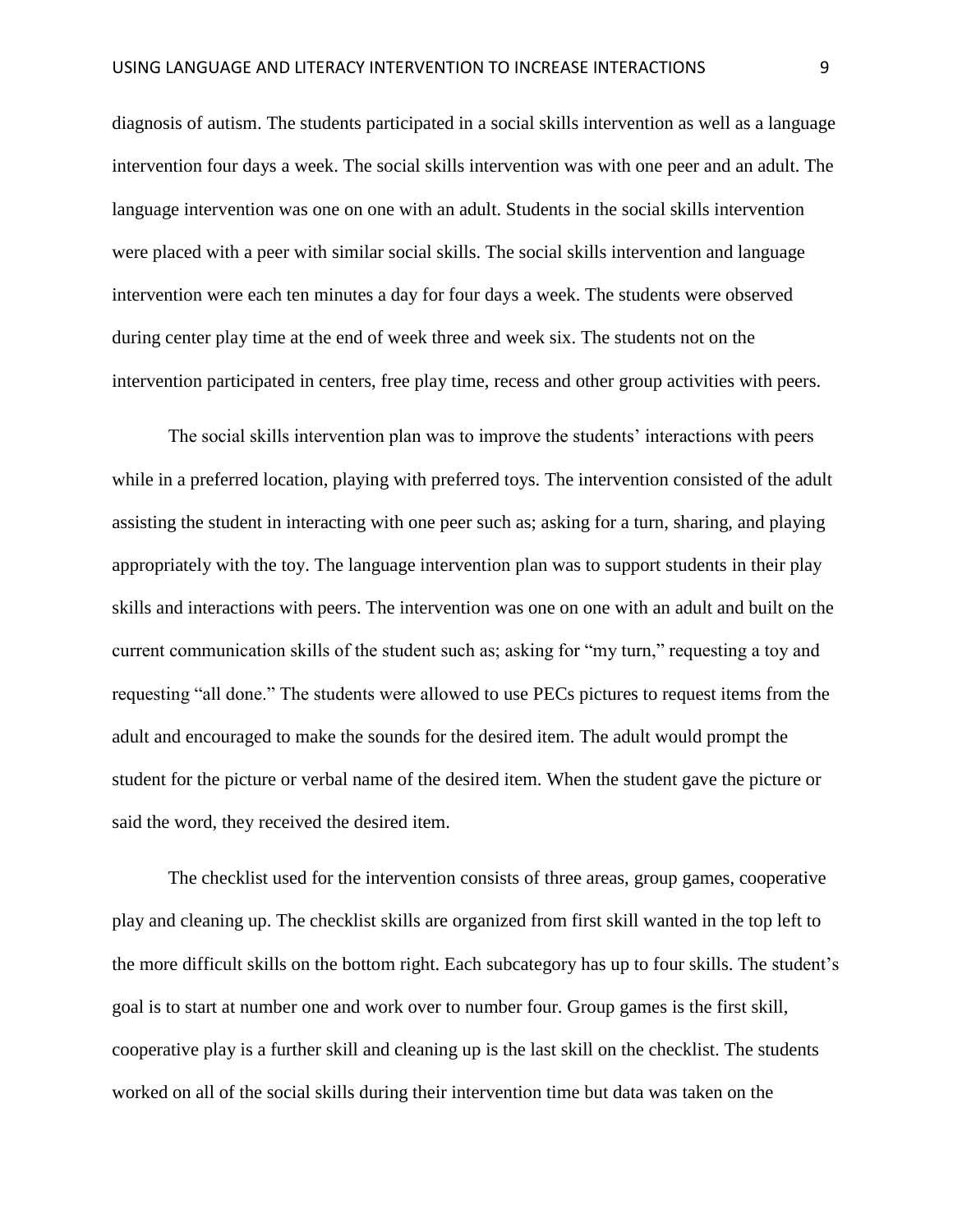following three areas at the end of each week. An observation was made while the student was in a social interaction setting.

#### Group Games

All four students first goal was to play comfortably alongside another child, no interaction is expected. The next skill is for the child to imitate what others are doing in a play setting. The third skill is for the child to enjoy a simple back and fourth game either with an adult or another student, this could be anything from hide and seek to a simple board game according to the child's cognitive skills.

#### Cooperative Play

All four students first goal was to participate in a play activity with other children present; the student will all be using the same materials. The next skills is for the student to participate in simple turn taking with an adult or child, this is supported with adult modeling. The third skill is for the child to share or take turns with another child or adult with prompts. The final skill is for the child to share his or her toys or allow another child a turn in response to the child's request. This skill has no adult prompts.

## Cleaning Up

The first skill is for the child to work with an adult to clean up during work time in a one on one setting. The next skill is for the child to clean up materials in a small group; this skill is supported by an adult in the area. The third skill is for the child to clean up materials in a small group activity when the direction is given to the whole group. The final skill is for the child to clean up during center time when the whole group direction is given; this skill is not supported by an adult.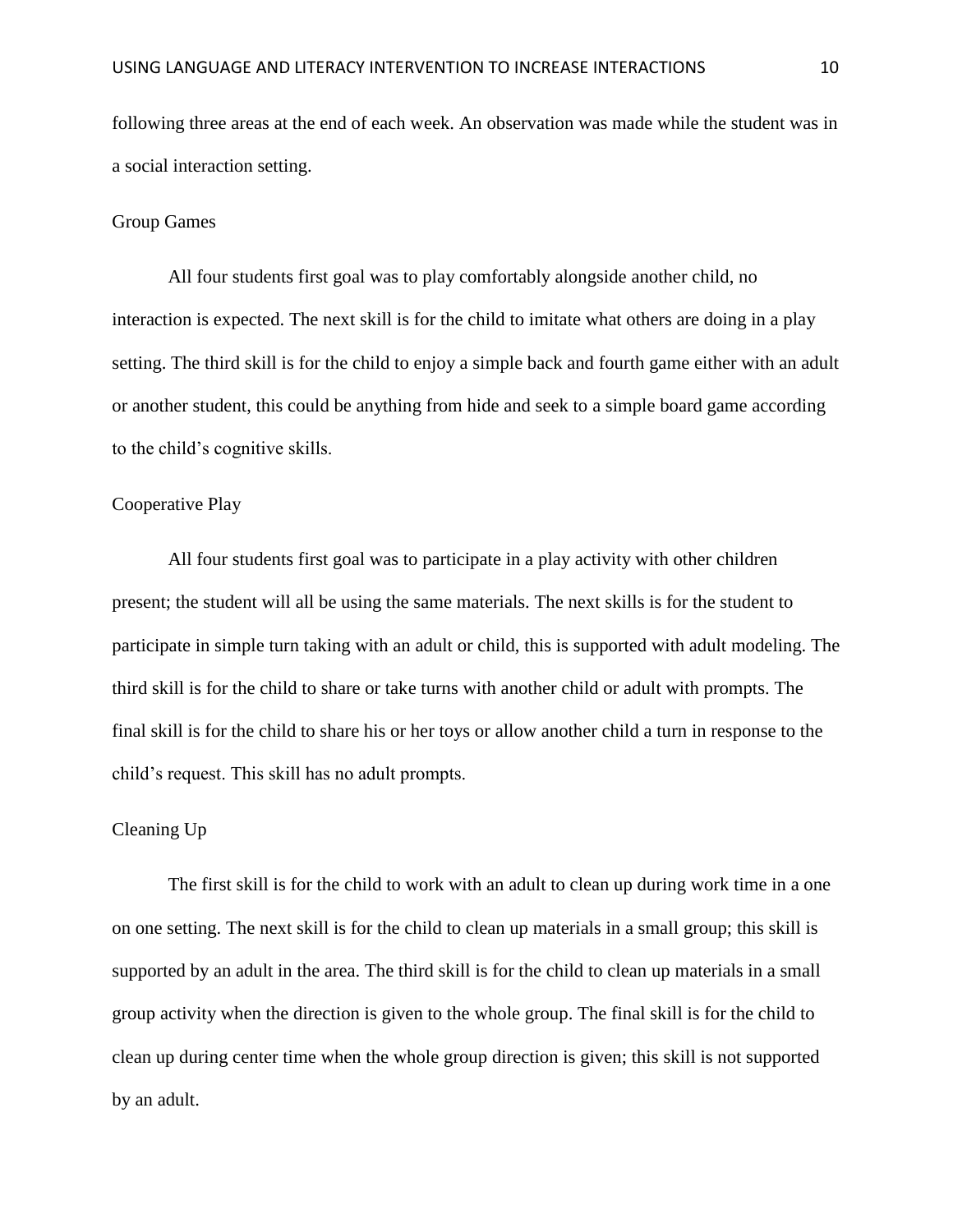# **Results**

# Table 1 Week One Results

| Student | Baseline Data   % correct (12)<br>6/12/17 | points) | Score after<br>week one<br>6/15/17 | Point Gain | % Gain       |
|---------|-------------------------------------------|---------|------------------------------------|------------|--------------|
| A       |                                           | .416    |                                    |            |              |
| S       | 6                                         | .50     | 6                                  | 0          |              |
| N       |                                           | .08     |                                    | 0          | $\mathbf{U}$ |
| T       | 9                                         | .75     | 9                                  | $\Omega$   | $\mathbf{U}$ |

Table 2 Week Two Results

| Student | <b>Baseline Data</b><br>6/12/17 | $%$ correct $(12)$<br>points) | Score after<br>week two<br>6/22/17 | Point Gain | % Gain |
|---------|---------------------------------|-------------------------------|------------------------------------|------------|--------|
| A       | 5                               | .50                           | 6                                  |            | .08    |
| S       | 6                               | .583                          | 7                                  |            | .08    |
| N       |                                 | .08                           |                                    | $\theta$   |        |
| T       | 9                               | .833                          | 10                                 |            | .08    |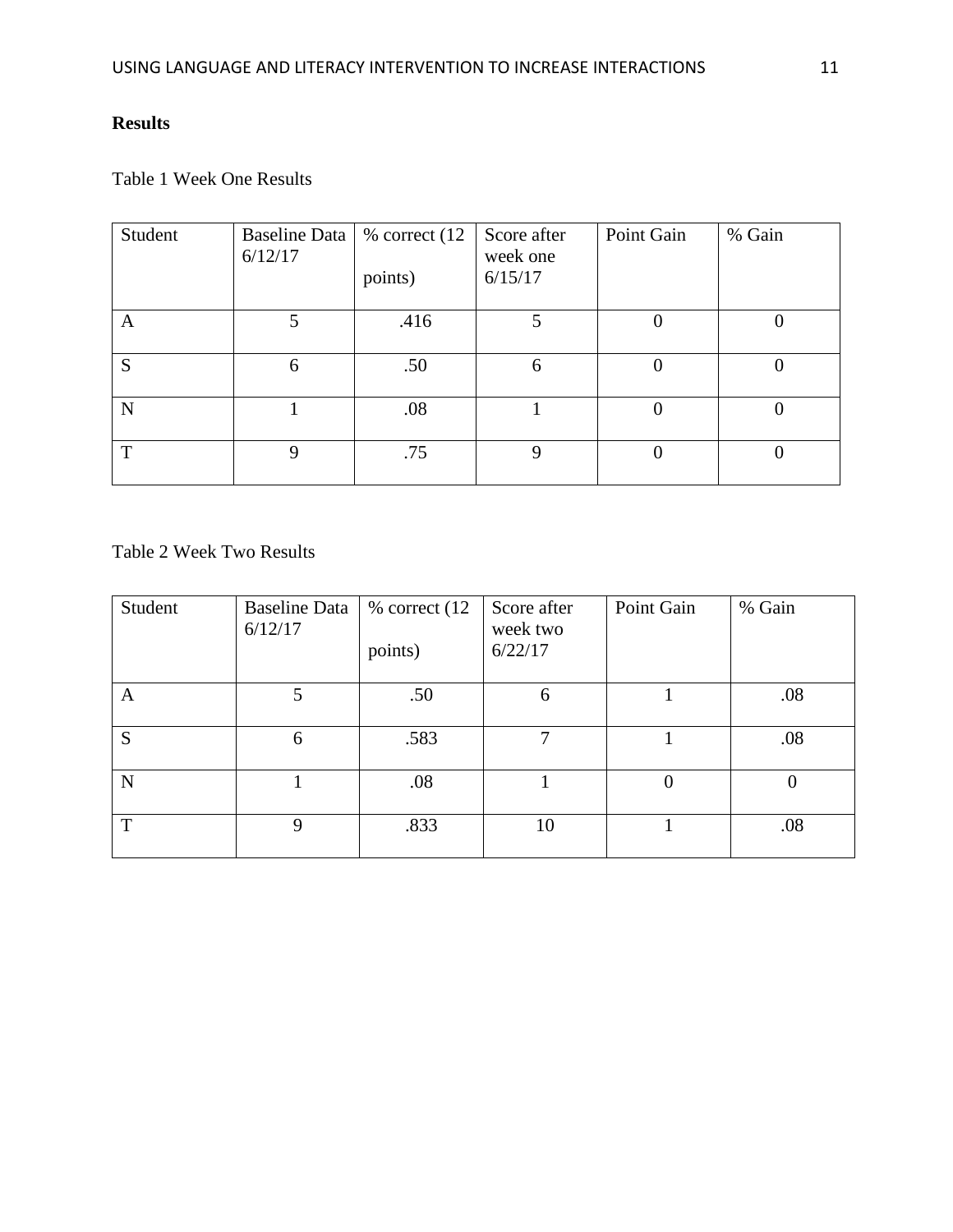| Student      | <b>Baseline Data</b><br>6/12/17 | $%$ correct $(12)$<br>points) | Score after<br>week three<br>final<br>intervention<br>week<br>6/29/17 | Point Gain     | % Gain         |
|--------------|---------------------------------|-------------------------------|-----------------------------------------------------------------------|----------------|----------------|
| $\mathbf{A}$ | 5                               | .50                           | 6                                                                     |                | .083           |
| S            | 6                               | .75                           | 9                                                                     | 3              | .25            |
| ${\bf N}$    |                                 | .083                          |                                                                       | $\overline{0}$ | $\overline{0}$ |
| T            | 9                               | .917                          | 11                                                                    | 3              | .25            |

Table 3 Week Three Results

Baseline data was taken week one after the students were settled into the new classroom for summer school and had been in a few social situations each day. All four students displayed at least one skill on the checklist at the end of week one. Three out of the four students showed growth after the three weeks of interventions. Three students showed growth from the baseline week to week two and two students showed growth from week two to week three. Two of the four students have a diagnosis of autism and one out of the two-showed growth. The other two students do not have a diagnosis but display autism tendencies, both students showed growth. The overall goal was for the students to be able to demonstrate 10/12 skills from the checklist. Typically developing peers of the same age can display 10/12 of the skills on the checklist. One student reached the goal and was able to demonstrate 11/12 skills.

After week one for a baseline, Student N had one skill, he was able to clean up materials with adult support during work time. Student A was able to demonstrate five skills. She was able to play alongside other children, imitate other children, participate in a play activity, and clean up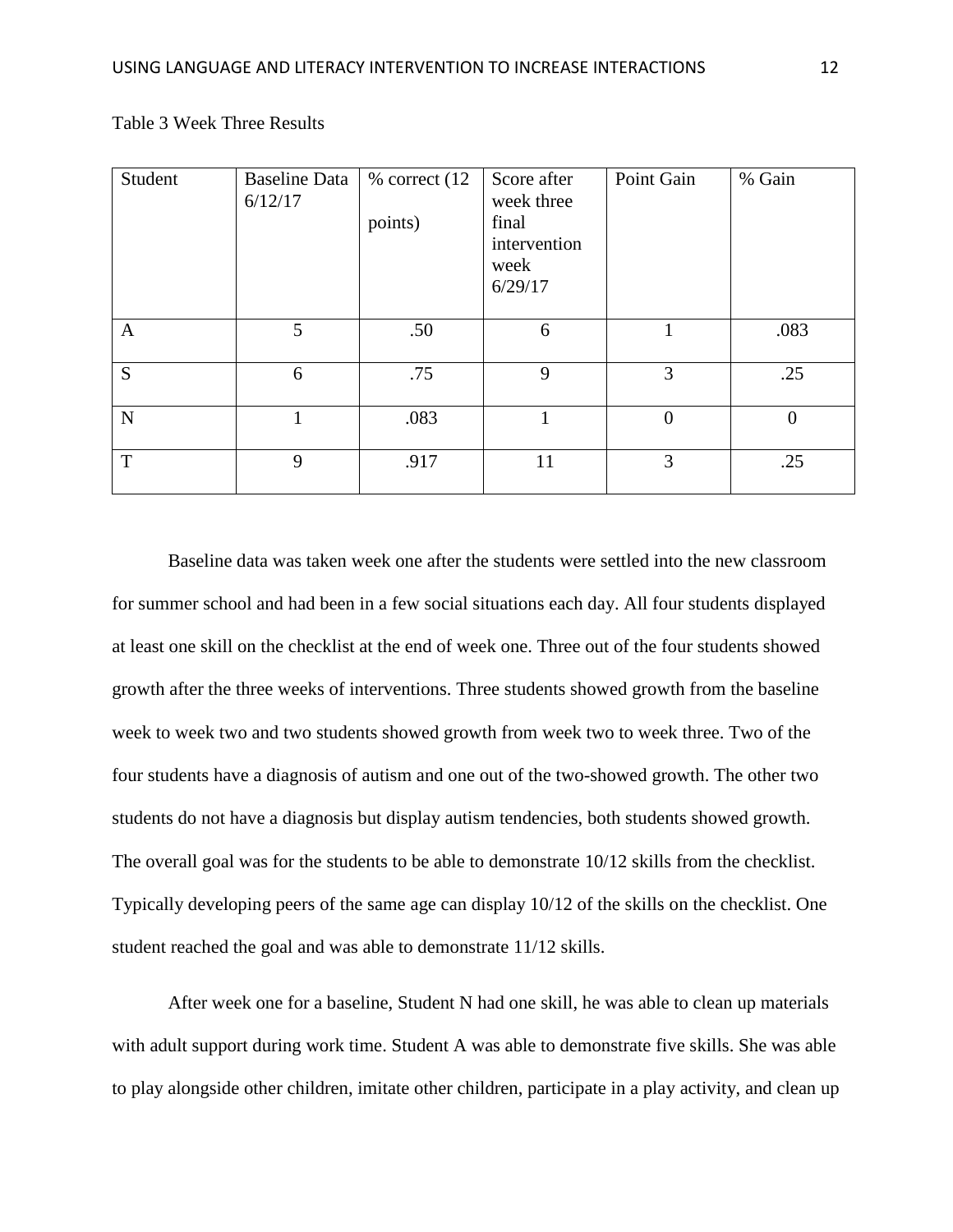at work time and in a small group with adult support. Student S was able to demonstrate six skills, play alongside other children, imitate other children, participate in a play activity and turn taking activity, and clean up at work time and in a small group with adult support. Student T had the most skills for a baseline. He was able to demonstrate nine out of the 12 skills. He was able to play comfortable alongside others, imitate others, enjoy simple back and forth games, participate in play activities, turn taking activities, sharing toys, cleaning up during work time, and clean up in a small group with and without adult support.

After week two of the interventions three of the students showed growth. One student stayed at the same level. Student A was now able to participate in a simple turn taking activity with adult support and modeling. Student S was now able to share or take turns with other children with prompts form an adult. Student T was now able to Share toys or allow a turn in response to another child's request. Student N was maintaining the skill of cleaning up materials at work time with adult support.

After week three, the final week of the intervention, three of the four students showed growth. Student A went from five skills demonstrated to six skills demonstrated. Student S went from six skills demonstrated to nine skills demonstrated. Student T went from nine skills demonstrated to eleven skills demonstrated and student N stayed the same with one skill demonstrated from the checklist. The two students that started with the highest score showed the most growth. Student T went from 9/12 to 11/12 and student S went from 6/12 to 6/12. The two students with the lowest score on the checklist showed the least amount of growth. Student A went from 5/12 to 6/12 and student N stayed the same with 1/12 skills demonstrated.

In conclusion, the results from the action research show growth for 75% of the students that participated in the interventions. Three out of the four students that received social skills and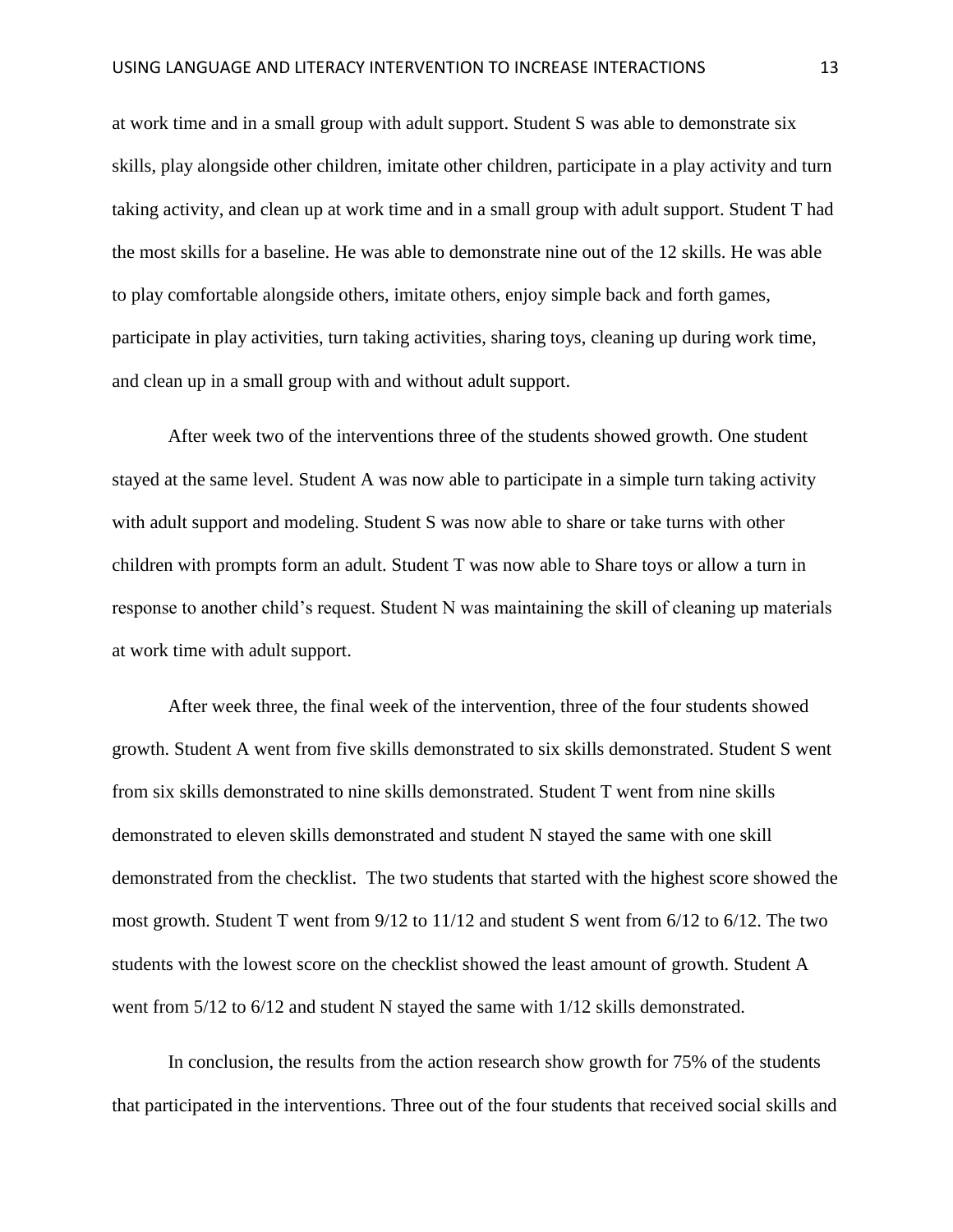language interventions improved their skills on a checklist that consisted of skills in the areas of group games, cooperative play and cleaning up. The results of this research shows that students on the autism spectrum or students that have autistic tendencies, can improve their social skills if a deficit is present and an intervention is in place. Social skills for young students has been proven to be very important through much research in the area. Students on the autism spectrum that struggle in the social skills area can benefit from extra help. Interventions and modifications can be put in place in the general education classroom to help these students succeed.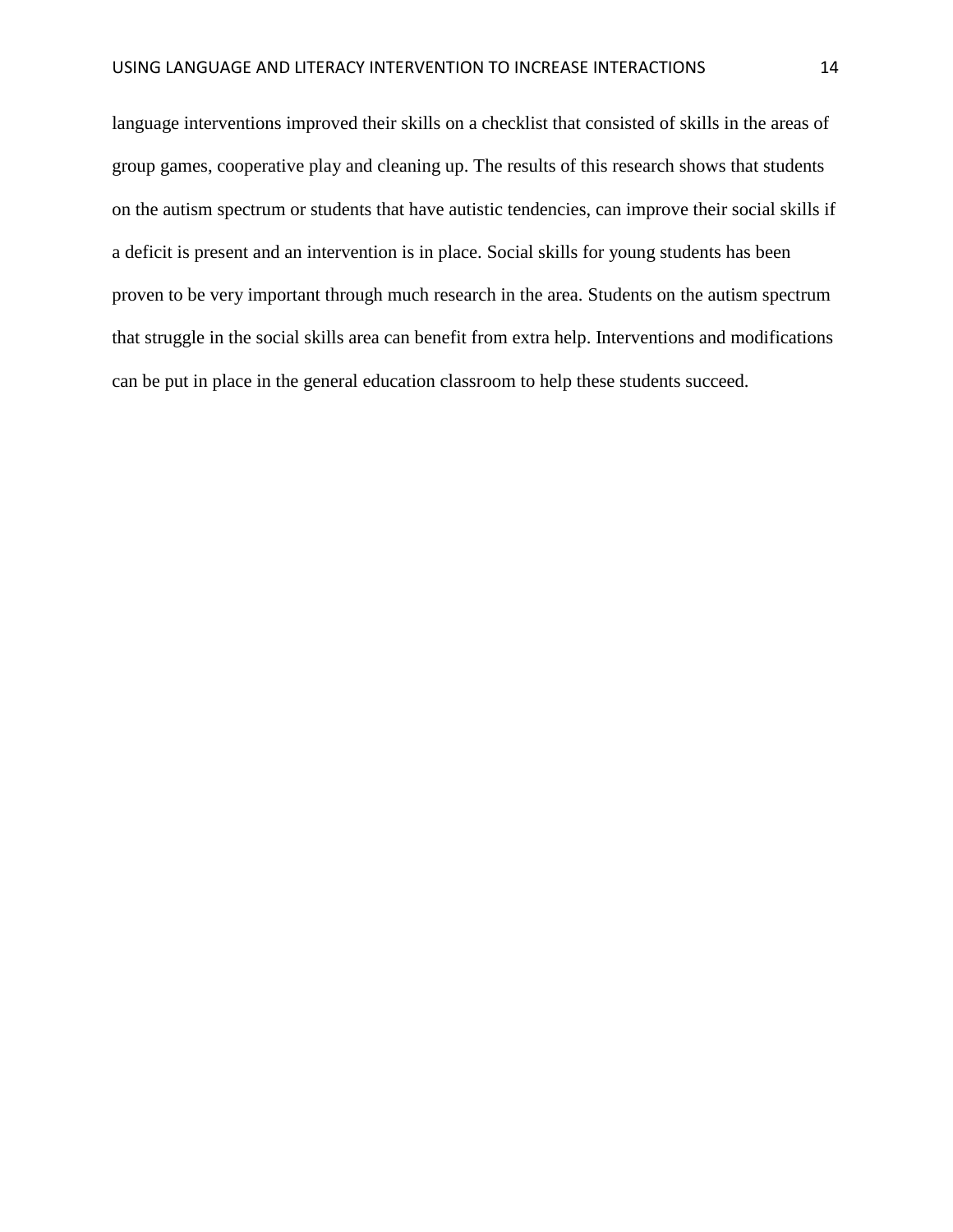| <b>Preschool Social Skills Intervention Chart</b> |            |                              |       |      |  |  |
|---------------------------------------------------|------------|------------------------------|-------|------|--|--|
| Name:                                             | A, S, N, T |                              | Date: | 2017 |  |  |
| <b>Base:</b>                                      | $A-5$      | points of 12 possible points |       |      |  |  |
|                                                   | $S-6$      |                              |       |      |  |  |
|                                                   | $N-1$      |                              |       |      |  |  |
|                                                   | <b>T-9</b> |                              |       |      |  |  |
| Goal:                                             | 10         | points of 12 possible points |       |      |  |  |

| <b>Skills</b>                                 | $\mathbf{1}$                                                                                                                | $\mathbf{2}$                                                                                                 | 3                                                                                                      | 4                                                                                |
|-----------------------------------------------|-----------------------------------------------------------------------------------------------------------------------------|--------------------------------------------------------------------------------------------------------------|--------------------------------------------------------------------------------------------------------|----------------------------------------------------------------------------------|
| <b>Group Games</b><br>(Social/Emotional)      | Plays<br>comfortable alongside<br>another child/no<br>interactions<br>A A A<br>SS <sub>S</sub><br><b>TTT</b>                | Imitates what<br>other children are<br>doing, interact<br>occasionally<br>A A A<br>SSS<br><b>TTT</b>         | Enjoys simple<br>back and forth games<br>such as hide & seek/<br>simple board games<br><b>TTT</b><br>S | works/plays<br>cooperatively with one<br>other child<br>Т                        |
| <b>Cooperative Play</b><br>(Social/Emotional) | Participates<br>in play activity w/ other<br>children using the same<br>materials<br>A A A<br>SS <sub>S</sub><br><b>TTT</b> | Participates in<br>simple turn taking with<br>adult involvement/adult<br>modeling<br>SSS<br>T T T<br>$A \ A$ | With prompts, share<br>or take turns with others<br><b>TTT</b><br>S <sub>S</sub>                       | Shares toys or allow<br>turn in response to<br>another child's request<br>T T    |
| <b>Cleaning up</b><br>(Social/Emotional)      | _Cleans up materials<br>with adult support during<br>work time<br>A A A<br>SSS<br><b>NNN</b><br>T T T                       | _ Cleans up materials<br>in small group with<br>adult support<br>A A A<br>S S S<br><b>TTT</b>                | _ Cleans up materials in<br>a small group when<br>direction is given<br><b>TTT</b><br>S                | _Cleans up materials<br>during centers when<br>whole group direction is<br>given |